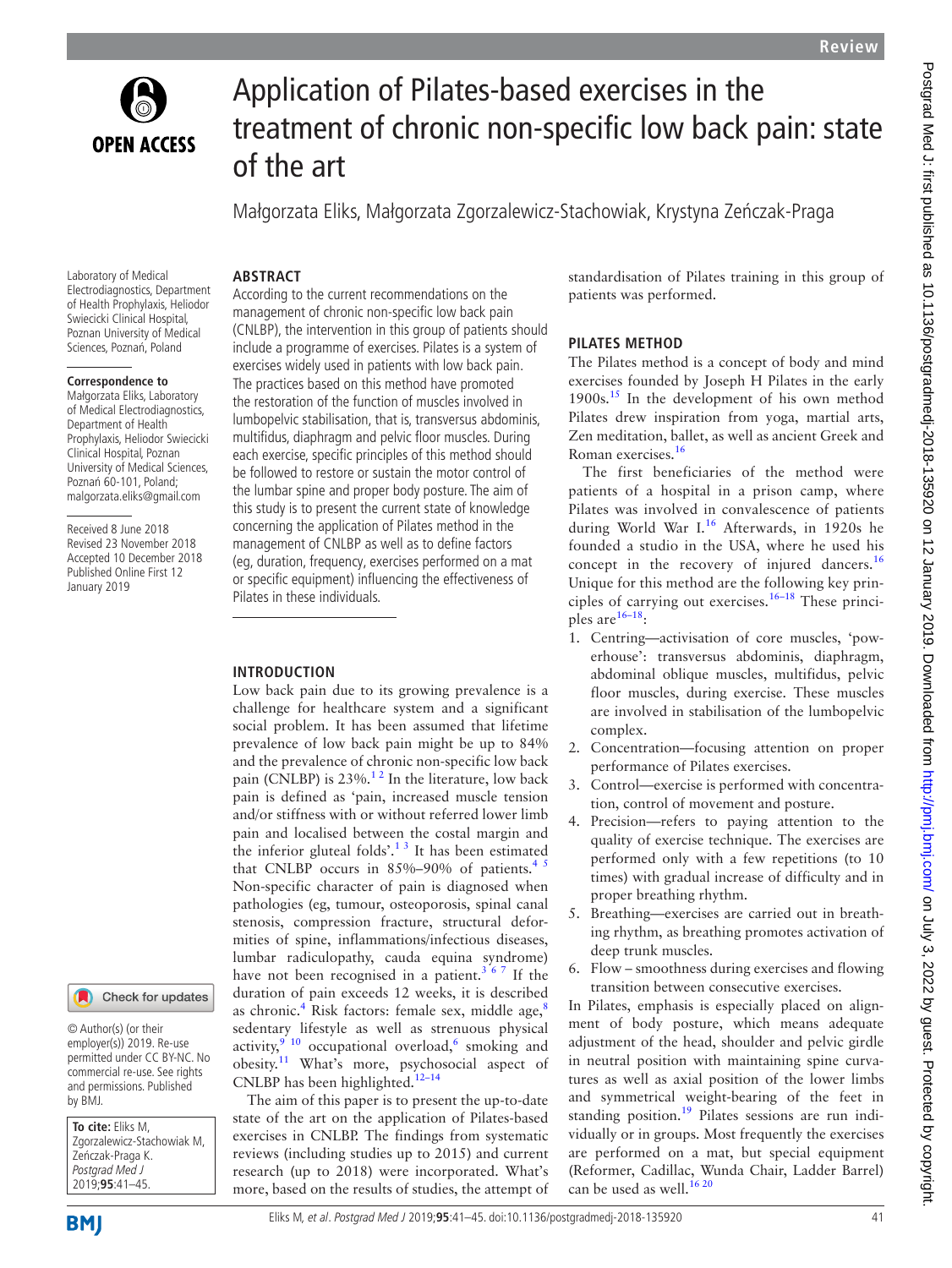#### **The reviews on effectiveness of Pilates in CNLBP**

The effectiveness of the Pilates method in patients with CNLBP was analysed meticulously in reviews, systematic reviews (including Cochrane Database of Systematic Reviews) and meta-analyses. The three newest are from the years 2005–2015.

A systematic review by Wells *et al* was prepared on the basis of 14 randomised controlled trials (RCT) selected from 152 studies from the years  $2005-2014$ <sup>[21](#page-4-6)</sup> In incorporated studies the Pilates method was compared with minimal intervention (usual care), massage and other forms of exercise, such as cycling, McKenzie method, traditional lumbar stabilisation exercise and mixed form of treatment package—stretching, strengthening and stabilisation.[21](#page-4-6) Pilates programmes were delivered one to three times per week, for 4–15 weeks, and the duration of each session was 30–60 min. Mats or specialised Pilates exercise equipment were used. $^{21}$  The evaluation of the therapeutic programmes was carried out after 4–15 weeks following their termination (defined as a short period). In one study, the follow-up was performed after 24 weeks. For outcome measures, such tools as visual analogue scale (VAS) and numeric rating scale (NRS) for pain intensity, the Roland Morris Disability Questionnaire (RMDQ) and Oswestry Disability Index (ODI), and the Quebec Score and the Miami Back Index for functional capacity or disability were used.<sup>21</sup> The results suggest that Pilates exercise offers greater improvements in pain intensity and functional ability compared with usual care and physical activity—minimal interventions in the short term, but in comparison to a massage or other forms of exercise, the Pilates method provides equivalent outcomes.<sup>21</sup> The authors indicate the need of further research on optimal Pilates exercise programme designs and on defining subgroups of patients with CNLBP who may likely benefit from Pilates.<sup>2</sup>

The Cochrane Systematic Review included 10 RCTs from 2006 to 2014 that compared Pilates to minimal intervention (six trials), that is, education, non-steroidal anti-inflammatory drugs, following daily activities and no intervention, or other types of exercises (four studies) (McKenzie, general exercise, stationary cycling). $^{22}$  Pilates programmes lasted from 10 to 90 days with a various number of sessions—from 6 to 30; approximately 1-hour sessions were performed from one to four times per week. Outcome measures were recorded in short-term (up to 3 months) and intermediate-term follow-ups (up to 6 months). Based on the low to moderate-quality evidence it was found that Pilates is more effective than minimal intervention as regards pain reduction (VAS), disability (ODI, RMDQ) and function outcomes (Patient-Specific Functional Scale), and global impression of recovery (Global Perceived Effect Scale) in short term, and regarding pain relief and disability outcomes in intermediate term.<sup>22</sup> In this review, no conclusive evidence was found that Pilates is superior to other forms of exercise.<sup>22</sup> No adverse effects were found, or they were minor.

The latest systematic review by Lin *et al* is based on eight RCTs selected from 40 studies up to the year 2015.<sup>[23](#page-4-8)</sup> The Pilates method was compared with minimal intervention or other forms of exercise. It was found that Pilates compared with no or little intervention, usual healthcare applied in 4–12 week programmes can be effective in pain reduction (VAS) and functional improvement (RMDQ); the improvement in two out of five trials reached minimal clinically important differences. $^{23}$  $^{23}$  $^{23}$ This improvement was observed in 12 or 24-week follow-ups. However, no minimal clinically important differences in pain relief or functional ability were achieved in 6–8 week Pilates programmes and other forms of exercise (stationary cycling or general exercises).[23](#page-4-8)

# **The standardisation of Pilates training in CNLBP**

In the aforementioned reviews, factors influencing the effectiveness of the Pilates method, such as duration, frequency and conditions of a session (on a mat or with specialised equipment), were pointed out. It is crucial to create relevant and homogenous standards on Pilates training and to determine subgroups of patients with CNLBP who are likely to benefit from this method.

Wells *et al* carried out a survey study (using Delphi technique) among 30 Australian physiotherapists and Pilates instructors.<sup>2425</sup> Respondents agreed that indications for Pilates in people with CNLBP include primarily maladaptive movement patterns and lack of body awareness, and then poor breathing pattern, fear avoidance behaviour, pain, poor postural control, psychosocial factors associated with pain, reduced lumbar spine mobility and weak stabilising muscles of the lumbar spine. $^{24}$  $^{24}$  $^{24}$  Within potential benefits there are: improvement in functional ability and confidence with movement, exercise and activities; increased activity of stabilising muscles of the lumbar spine; promotion of body awareness; and control of posture and movement patterns.<sup>2</sup> Contraindications comprise unstable fractures, with caution required in unstable spondylolisthesis and radiculopathy.<sup>[24](#page-4-9)</sup> Potential risks can include: increase in low back pain, aggravating pathology, excessive muscle tension or even self-injury during exercises.<sup>[24](#page-4-9)</sup>

Furthermore, it was suggested that Pilates exercises in patients with CNLBP should be performed during supervised sessions with a duration of 30–60 min and a frequency of two sessions per week.<sup>[25](#page-4-10)</sup> Nevertheless, this intervention should last from  $3$  to 6 months.<sup>[25](#page-4-10)</sup> A similar recommendation was provided by Lin *et al*. According to those authors, Pilates exercises should be administered more than two to three times a week, with a session lasting minimum 60 min, within at least 20 sessions (20 hours). $23$ 

Valenza *et al* evaluated the effectiveness of an 8-week Pilates programme in patients with  $CNLBP<sup>26</sup>$  Pilates exercises were performed in the intervention group two times a week within 45 min sessions, carried out on a mat with the supervision of an instructor. $26$  The level of difficulty (basic, intermediate, advanced) was individually adopted to a participant. The individuals in the control group continued their daily activity and obtained an educational leaflet with information about postural care, physical activity, lifting weights, and so on.<sup>26</sup> The outcome measures were pain intensity (VAS), lumbar mobility (modified Schober test), flexibility (finger-to-floor test), balance (singlelimb stance test) and disability (RMDQ, ODI). The evaluation was performed after the intervention.<sup>26</sup> The improvement was observed in the experimental group in a majority of the assessed aspects. Although the 8-week programme was effective in the management of patients with CNLBP, the authors presented limitations of their study, such as lack of patient's satisfaction evaluation and follow-up of long-term effects of the Pilates method in CNLBP.<sup>26</sup>

In the research by Miyamoto *et al*, the evaluation of different doses of Pilates-based exercises in 296 patients with CNLBP was performed. $27$  The study involved the comparison of providing education booklet with the application of different frequencies (once, twice and three times per week) of individual supervised 1-hour Pilates sessions with delivering merely educational booklet in a 6-week treatment programme in patients with  $CNLBP<sup>27</sup>$  The results revealed small to moderate short-term improvement in pain and disability in all groups with Pilates sessions with the comparison to participants given only advice.<sup>[27](#page-4-12)</sup> The analysis of the different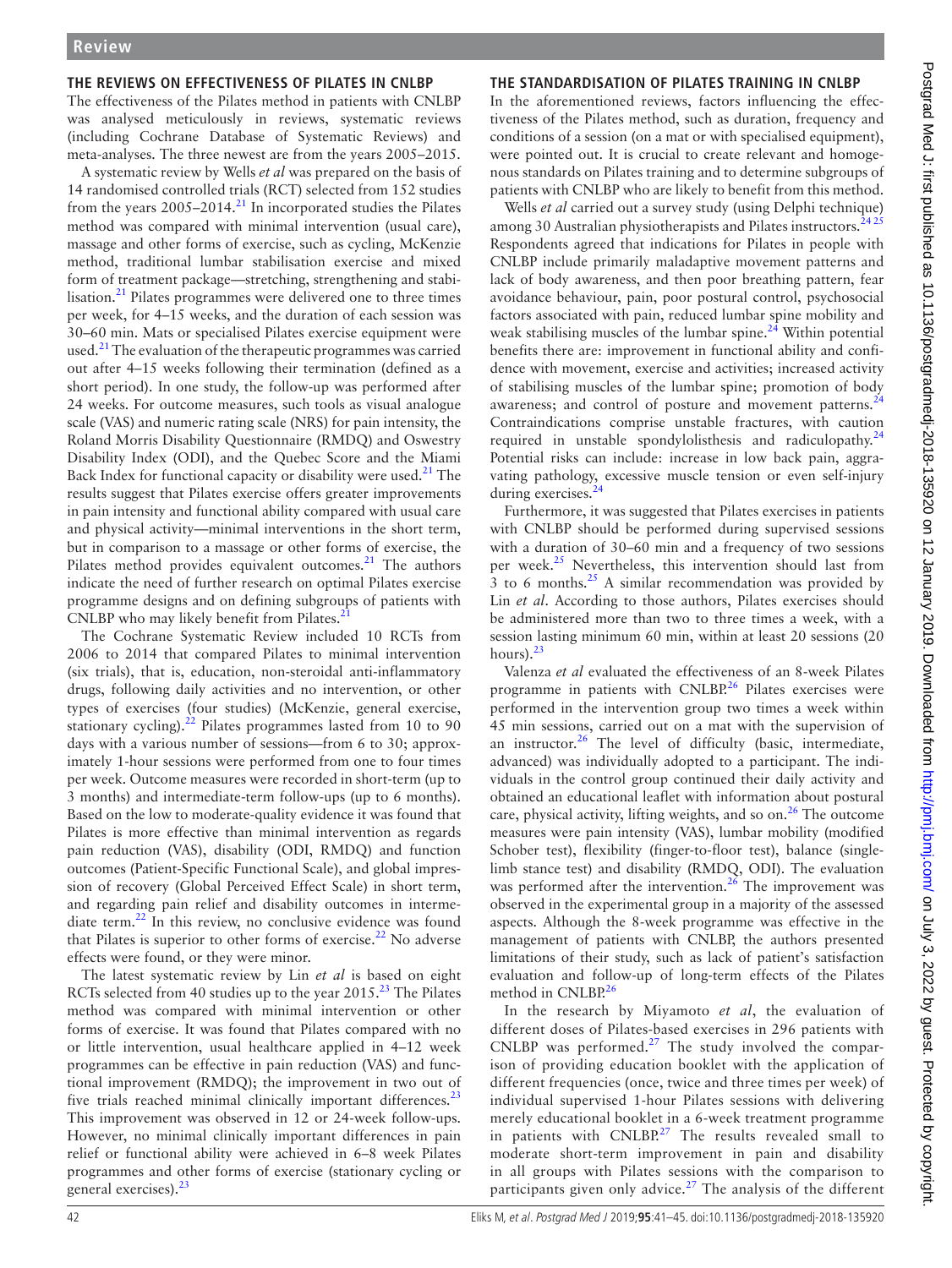frequencies of Pilates-based exercises showed that application of two sessions per week seems to be better than once a week and provided clinically important improvements.<sup>[27](#page-4-12)</sup> What's more, the three sessions per week did not influence on beneficial effect in decreasing pain and disability. $27$ 

#### **Which subgroup of individuals with low back pain may be prone to benefit from Pilates exercises?**

Stolze *et al* attempted to determine a preliminary clinical prediction rule for identifying a subgroup of patients with low back pain likely to benefit from Pilates-based exercises.<sup>28</sup> The study was performed in a group of 96 patients treated with an 8-week Pilates exercise programme (with the use of Reformer) with two sessions per week. $^{28}$  The inclusion criteria included: low back pain without signs consistent with nerve root compression, modified ODI score of minimum 20% (from moderate disability) and no previous spinal fusion surgery.[28](#page-4-13) Based on the results of the study, variables such as the total trunk flexion range of motion (ROM) of 70° or less, duration of current symptoms of 6 months or less, no leg symptoms in the last week, body mass index of 25  $\text{kg/m}^2$  or more, and left or right hip average rotation ROM of 25° or more should be included in the clinical prediction rule for classifying individuals with CNLBP who can benefit most from Pilates-based exercise.<sup>28</sup> It should be noted that this research was carried out in a group with a majority of women (81% of participants) and the authors pointed out that this result should be verified in further RCTs.<sup>[28](#page-4-13)</sup>

#### **Pilates mat versus equipment-based exercises**

In some research studies, a comparison of the effectiveness of the mat and equipment-based Pilates exercises was performed.

Lee *et al* compared the influence of Pilates mat and Pilates apparatus exercises on pain intensity (VAS) and balance (balance performance monitor) in a group of 40 businesswomen with CNLBP.<sup>29</sup> The intervention was carried out during 8 weeks with 50 min sessions with a frequency of three sessions per week. Significant improvement in balance (posturographic parameters) and pain reduction was noted in both groups. However, greater improvement was found in favour of Pilates mat exercises.<sup>[29](#page-4-14)</sup> Due to the authors, this result may indicate that exercises using body weight to strengthen stabilising muscles are more suitable than exercises with apparatuses in this group of patients.<sup>29</sup>

Contrary findings were obtained by da Luz *et al* who compared the effectiveness of Pilates mat and equipment-based Pilates exercises (with the use of Reformer, Cadillac, Ladder Barrel, Step Chair) in a group of 86 individuals with CNLBP.<sup>[30](#page-4-15)</sup> The 6-week programme included individual, 1-hour sessions performed twice a week and supervised by a Pilates-experi-enced physical therapist.<sup>[30](#page-4-15)</sup> The outcome measures were: pain intensity (NRS), disability (RMDQ), global perceived effect (Global Perceived Effect Scale), patient's specific disability (Patient-Specific Functional Scale) and kinesiophobia (Tampa Scale for Kinesiophobia).<sup>30</sup> The assessment was recorded after 6-week intervention and 6 months. A significant difference was noted in both groups after a 6-week programme in all evaluated aspects. After 6 months, a significant difference was found in disability, specific disability and kinesiophobia in favour of equipment-based Pilates exercises.<sup>[30](#page-4-15)</sup>

In the study by Cruz-Diaz *et al*, the influence of Pilates mat exercises and equipment-based Pilates exercises (with Reformer) on pain (VAS), disability (RMDQ), kinesiophobia (the Tampa Scale of Kinesiophobia) and activation of transversus abdominis (expressed as a change in muscle thickness and assessed

by real-time ultrasound examination) was assessed. $31$  The trial involved 98 patients with CNLBP allocated to three groups: Pilates mat exercises, Pilates apparatus or the control group.<sup>[31](#page-4-16)</sup> The programme was conducted in groups of four participants during 12 weeks with 50 min sessions (twice a week).<sup>31</sup> The evaluation was carried out during intervention (6 weeks after baseline) and after 12 weeks.<sup>31</sup> Significant improvement was found in both groups for all outcome measures after 6 and 12 weeks. $31$ However, in the comparison between groups, the superiority of equipment-based Pilates was noted.<sup>31</sup>

In both studies,  $30\frac{31}{1}$  it was suggested that the finding may be an effect of the use of apparatus in exercises that provides larger stimuli to the sensory system, resulting in larger feedback, which facilitates proper performance due to better stabilisation. According to da Luz *et al*, this result may also be caused by a placebo effect inherent for the application of equipment.

#### **Pilates versus other methods used in CNLBP**

Recently, three trials have been released, comparing the effectiveness of Pilates to another methods widely used in the management of CNLBP.<sup>32</sup> 33

Hasanpour-Dehkordi *et al* compared the influence of Pilates and McKenzie methods on pain intensity (McGill Questionnaire) and general health (General Health Questionnaire-28) in a group of 36 men at the age of  $40-55$  years.<sup>32</sup> The participants were allocated to groups managed by the Pilates method, the McKenzie method or the control one.<sup>32</sup> The intervention within the Pilates programme lasted 6 weeks with 18 sessions (three sessions per week), while in the McKenzie group it was 20 days (1-hour sessions with extension and flexion-type exer-cises).<sup>[32](#page-4-17)</sup> Significant improvement in pain relief was observed in both experimental groups, with no superiority of any method. However, there was a significant difference in general health in favour of Pilates. $32$  Additionally, the authors concluded that Pilates might be the low-cost and safe management of CNLBP.<sup>[32](#page-4-17)</sup>

In the study by Kofotolis *et al*, the influence of Pilates and trunk strengthening exercise programme on functional disability (RMDQ) and health-related quality of life (the Short-Form 36 Health Survey) was evaluated in a group of women with CNLBP.<sup>33</sup> The 8-week intervention (with three sessions per week) included 101 participants divided into three groups: with Pilates training, with trunk strengthening exercises, and control.<sup>[33](#page-4-18)</sup> The evaluation was performed in the course of treatment, directly after the programme and in a 3-month follow-up.<sup>[33](#page-4-18)</sup> It was found that Pilates exercise programme improved health-related quality of life and functionality more than trunk strengthening exercises at every stage of assessment.<sup>[33](#page-4-18)</sup>

Mazloum *et al* compared the effectiveness of selective Pilates and extension-based exercises on pain (VAS), lumbar spine curvature (flexible ruler), the ROM of lumbar flexion (modified Schober test) and physical disability (ODI) in rehabilitation programme of patients with CNLBP.<sup>[34](#page-4-19)</sup> Participants were allocated in three groups: with Pilates exercises (16 individuals), extension-based exercises (15 individuals) and controls (16 individuals).<sup>34</sup> The duration of intervention was 6 weeks (three sessions per week); the evaluation was performed at baseline, after intervention and with 1-month follow-up.<sup>[34](#page-4-19)</sup> The findings revealed significant improvement in both experimental groups in lumbar flexion ROM, decrease of pain and disability at the end of treatment and follow-up; however, the improvement was greater in group with Pilates—after the intervention in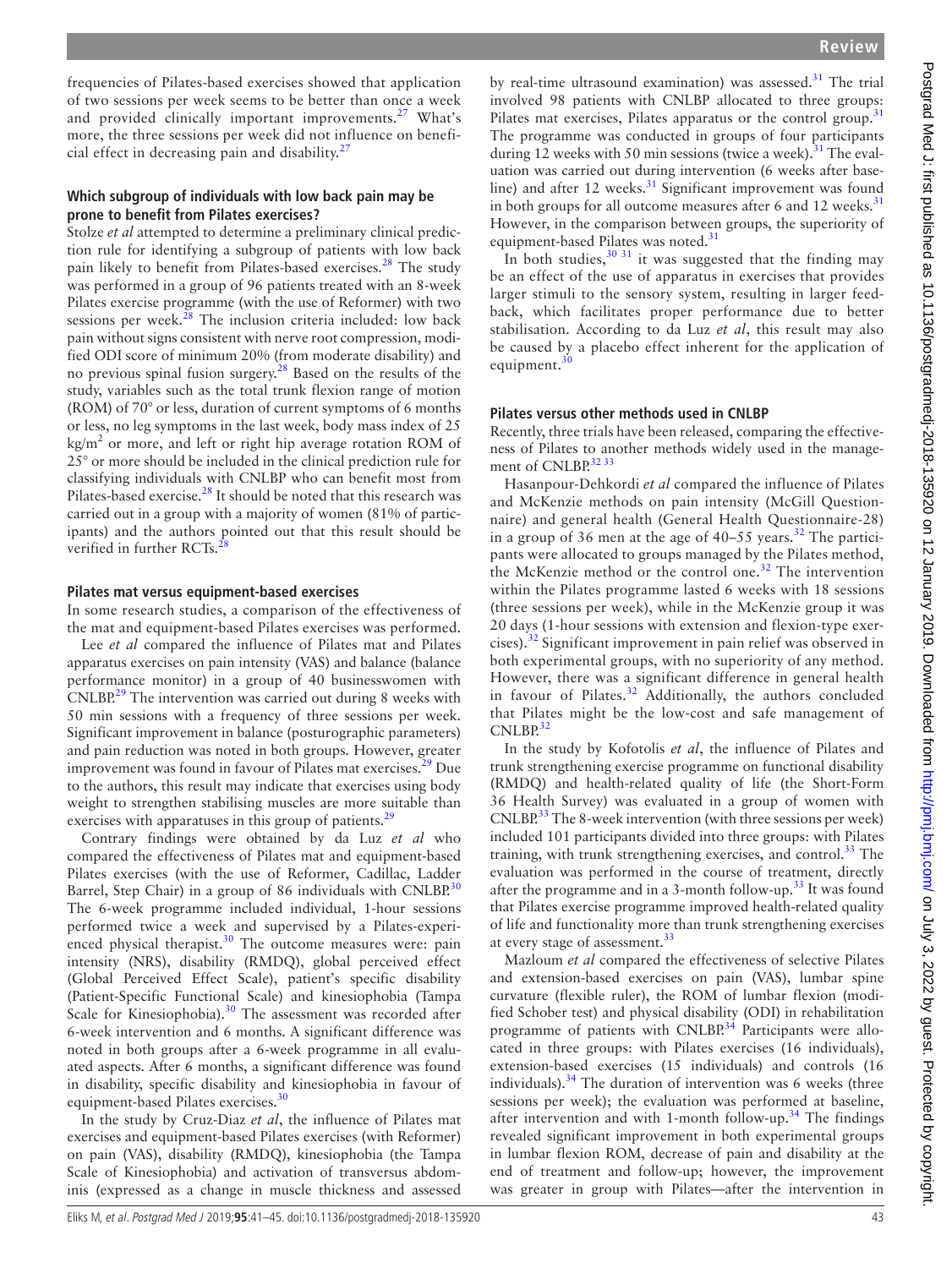## **Main messages**

- 1. Pilates-based exercises can be proposed as a therapeutic option in patients with CNLBP.
- 2. It has been recommended that a sessions should last about 60 minutes, with a frequency of two and three times a week, and be supervised by qualified instructors.
- 3. The selection of exercises during Pilates-based sessions should be tailored to patients with CNLBP.

#### **Current research questions**

- 1. Which exercises from a wide range of Pilates method would be the most accurate for individuals with chronic non-specific low back pain (CNLBP) and how should they be performed (on a mat or an equipment)?
- 2. How long should an intervention with Pilates-based exercises last to provide the long-term effect on patients with CNLBP?
- 3. What kind of objective outcome measures should be chosen to assess the effectiveness of Pilates exercises?

#### **Key references**

- 1. Maher C, Underwood M, Buchbinder R. Non-specific low back pain. *Lancet* 2017;389(10070):736-47 doi: 10.1016/ S0140-6736(16)30970-9
- 2. Violante FS, Mattioli S, Bonfiglioli R. Low-back pain. *Handb Clin Neurol* 2015;131:397-410 doi: 10.1016/ B978-0-444-62627-1.00020-2
- 3. Yamato TP, Maher CG, Saragiotto BT, *et al*. Pilates for low back pain. *Cochrane Database Syst Rev* 2015(7):CD010265 doi: 10.1002/14651858.CD010265.pub2
- 4. Wells C, Kolt GS, Marshall P, *et al*. Indications, benefits, and risks of Pilates exercise for people with chronic low back pain: a Delphi survey of Pilates-trained physical therapists. *Phys Ther* 2014;94(6):806-17 doi: 10.2522/ptj.20130568
- 5. Stolze LR, Allison SC, Childs JD. Derivation of a preliminary clinical prediction rule for identifying a subgroup of patients with low back pain likely to benefit from Pilates-based exercise. *J Orthop Sports Phys Ther* 2012;42(5):425-36 doi: 10.2519/jospt.2012.3826

all above-mentioned variabilities and in decrease of pain and increase of ROM of lumbar flexion at follow-up.<sup>34</sup> Due to conclusions of authors, the superiority of Pilates in exercises may be the result of activation of deep stabilising muscles and resto-ration of lumbopelvic rhythm.<sup>[34](#page-4-19)</sup>

## **Conclusion**

The results of the previous studies can suggest a beneficial influence of the application of Pilates-based exercises on patients with CNLBP, especially if no other modalities are used. Due to the comparative effectiveness of Pilates and other methods, it can be proposed as a therapeutic option in this group.

In numerous studies including reviews, a positive effect of Pilates such as reducing pain and improving functional outcomes was observed at short term (up to 3 months). Nonetheless, it should be noticed that the methodology of the previous studies was heterogeneous regarding a wide assortment of Pilates exercises. What's

more, a majority of trials were carried out in relatively small groups (up to 50 participants) with a dominance of females at an average age of 40–50 years.

According to the abovementioned reviews, it has been recommended that sessions supervised by qualified instructors should last about 60 min, with a frequency of two to three times a week. Additionally, the exercises should be individually selected for each participant. The positive effects of Pilates were observed after a period from 68 weeks to 3–6 months. However, due to ambiguous results of previous research, it is not possible to determine the superiority of mat or equipment-based Pilates in patients with CNLBP.

The fact that there have been no studies with long-term follow-up results in the lack of a consensus on the duration of pain and function improvement. Further RCTs need to be performed in large homogenous groups of patients, with at least 24-month follow-up.

# **Self assessment questions**

- 1. In the diagnosis process of CNLBP disorders such as tumour and spinal canal stenosis, compression fracture lumbar radiculopathy should be excluded.
- 2. Risk factors for CNLBP are male sex, age over 70 years and adequate physical activity.
- 3. During Pilates exercises the activation of deep stabilising muscles of lumbar spine and maintaining body alignment is optional.
- 4. The beneficial effects of Pilates in patients with CNLBP were observed up to 3 months, especially in reducing pain and improvement of function.
- 5. It has been observed that the 90 min Pilates sessions should be performed every day in subjects with CNLBP.

**Contributors** ME, MZS and KZP wrote the manuscript and accepted the final version of the manuscript.

**Funding** The authors have not declared a specific grant for this research from any funding agency in the public, commercial or not-for-profit sectors.

**Competing interests** None declared.

**Patient consent for publication** Not required.

**Provenance and peer review** Not commissioned; externally peer reviewed.

**Open access** This is an open access article distributed in accordance with the Creative Commons Attribution Non Commercial (CC BY-NC 4.0) license, which permits others to distribute, remix, adapt, build upon this work non-commercially, and license their derivative works on different terms, provided the original work is properly cited, appropriate credit is given, any changes made indicated, and the use is non-commercial. See: [http://creativecommons.org/licenses/by-nc/4.0/.](http://creativecommons.org/licenses/by-nc/4.0/)

#### **References**

- <span id="page-3-0"></span>1 Airaksinen O, Brox JI, Cedraschi C, et al. Chapter 4. European guidelines for the management of chronic nonspecific low back pain. [Eur Spine J](http://dx.doi.org/10.1007/s00586-006-1072-1) 2006;15(Suppl 2):s192–s300.
- 2 Walker BF. The prevalence of low back pain: a systematic review of the literature from 1966 to 1998. [J Spinal Disord](http://dx.doi.org/10.1097/00002517-200006000-00003) 2000:13:205-17.
- <span id="page-3-2"></span>3 Violante FS, Mattioli S, Bonfiglioli R. Low-back pain. [Handb Clin Neurol](http://dx.doi.org/10.1016/B978-0-444-62627-1.00020-2) 2015;131:397–410.
- <span id="page-3-1"></span>4 van Tulder M, Becker A, Bekkering T, et al. Chapter 3. European guidelines for the management of acute nonspecific low back pain in primary care. [Eur Spine J](http://dx.doi.org/10.1007/s00586-006-1071-2) 2006;15(Suppl 2):s169–s191.
- 5 Koes BW, van Tulder MW, Thomas S. Diagnosis and treatment of low back pain. [BMJ](http://dx.doi.org/10.1136/bmj.332.7555.1430) 2006;332:1430–4.
- <span id="page-3-4"></span>6 Maher C, Underwood M, Buchbinder R. Non-specific low back pain. [Lancet](http://dx.doi.org/10.1016/S0140-6736(16)30970-9) 2017;389:736–47.
- 7 Balagué F, Mannion AF, Pellisé F, et al. Non-specific low back pain. [Lancet](http://dx.doi.org/10.1016/S0140-6736(11)60610-7) 2012;379:482–91.
- <span id="page-3-3"></span>8 Hoy D, Bain C, Williams G, et al. A systematic review of the global prevalence of low back pain. [Arthritis Rheum](http://dx.doi.org/10.1002/art.34347) 2012;64:2028–37.